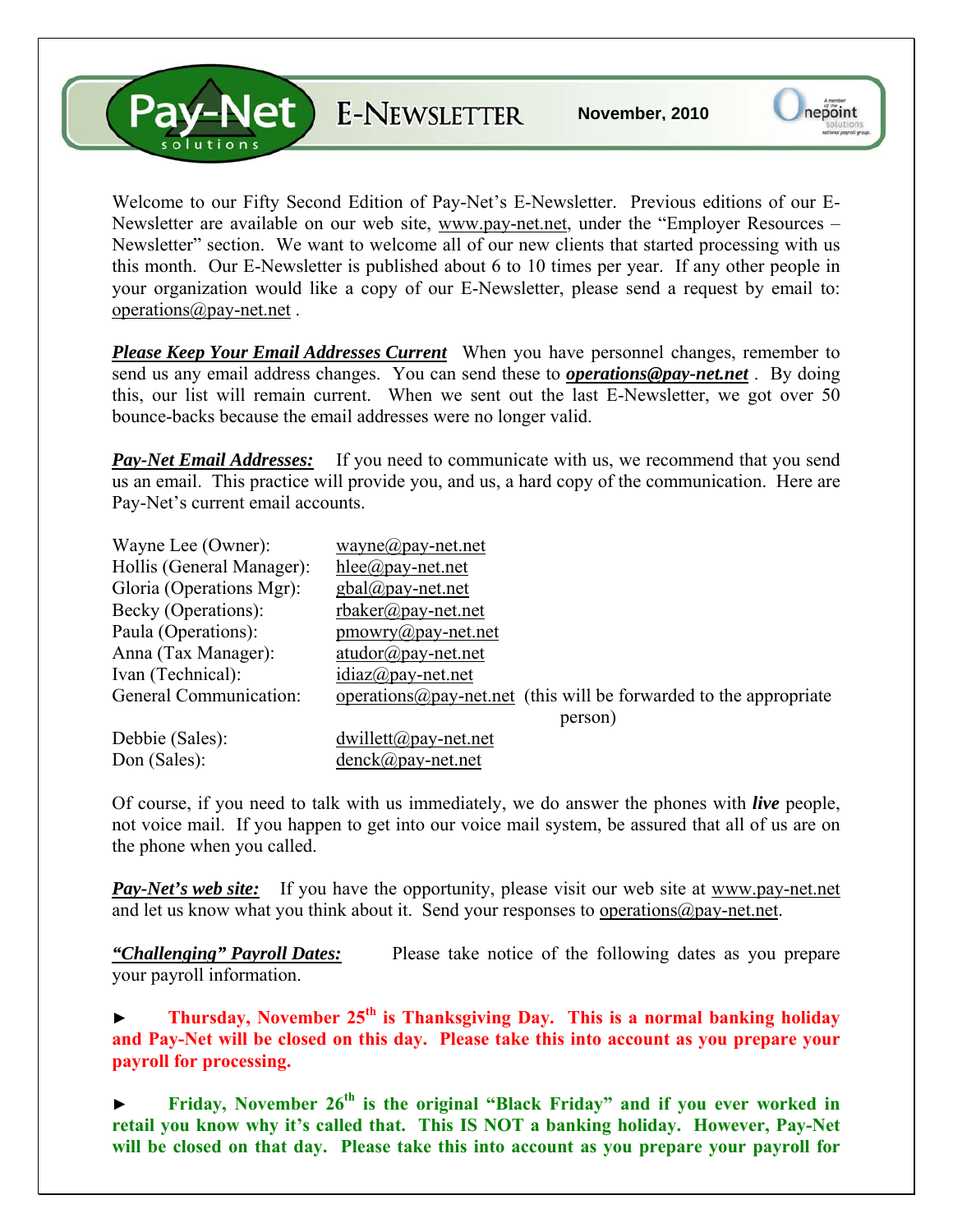## processing. If you normally date your checks for a Friday, or the 26<sup>th</sup>, and you have direct **deposit, we need your payroll information before 3:00 pm on Tuesday, November 23rd.**

November  $30<sup>th</sup>$ , the last day of the month, falls on a Tuesday. If you normally date your checks for Tuesday, or the last day of the month, and you have direct deposit, we need your payroll information before  $3:00$  on Wednesday, November  $24<sup>th</sup>$ .

December  $5<sup>th</sup>$  falls on a Sunday. If you normally date your checks for the  $5<sup>th</sup>$ , your check date will fall back to Friday, December  $3<sup>rd</sup>$ . If this describes your company and you have direct deposit, we will need your payroll information before  $3:00$  pm on Wednesday, December  $1<sup>st</sup>$ .

December  $20<sup>th</sup>$  falls on a Monday. If you normally date your checks for the  $20<sup>th</sup>$  and you have direct deposit, we need your payroll information before 3:00 pm on Thursday, December  $16^{th}$ .

## *YEAR END PROCESSING SCHEDULE:*

**Christmas:** Pay-Net will be closed on Christmas Eve Day, Friday, December 24<sup>th</sup>. If your **office will also be closed on Friday, and you are processing payroll on Thursday the 23rd, please let us know so we can schedule your payroll delivery for Monday.** 

New Years: Pay-Net will close at 12:00 Noon on Friday, December 31<sup>st</sup>. Our bank's processing will close at 9:30 am on the 31<sup>st</sup>. So, if you need to have your payroll processed on the 31<sup>st</sup> and you have direct deposit, we will need your payroll information before 9:00 am on Friday, December 31<sup>st</sup>.

Note on Check Dates: If you normally date your checks for the 1<sup>st</sup> of the month, your check date will roll back to Friday, December 31<sup>st</sup>. If you do not want this to happen, **please let us know.** 

**Last Day for 2010 processing: The last day to process any 2010 information that you want**  to appear on the 2010 W2 Forms is Thursday, December 30<sup>th</sup>. Any 2010 information **processed after that date is subject to W2 rerun and reprocessing charges.** 

January 15, 2011, falls on a Saturday. If this describes your company, your check date will roll back to Friday, January 14<sup>th</sup>, and if you have direct deposit we will need your payroll information before  $3:00$  pm on Wednesday, January  $12<sup>th</sup>$ .

**► Monday, January 17, 2011, is Martin Luther King Jr Day – this is an official bank holiday, but Pay-Net will be open. If you normally date your checks for Monday, your**  check date will roll back to Friday, January 14<sup>th</sup>. If you normally date your checks for **Tuesdays or Wednesdays, and you have direct deposit, we will need your payroll information one day earlier.**

January 31, 2011, falls on a Monday. If you normally date your checks for the end of the month and you have direct deposit, we will need your payroll information before 3:00 pm on Thursday, January  $27<sup>th</sup>$ .

*Does Pay-Net Ensure Compliance With Various Federal and State Regulations?* **While we want to laugh at this question, one of our national competitors is spreading the rumor that Pay-Net does not ensure compliance with IRS and state regulations.**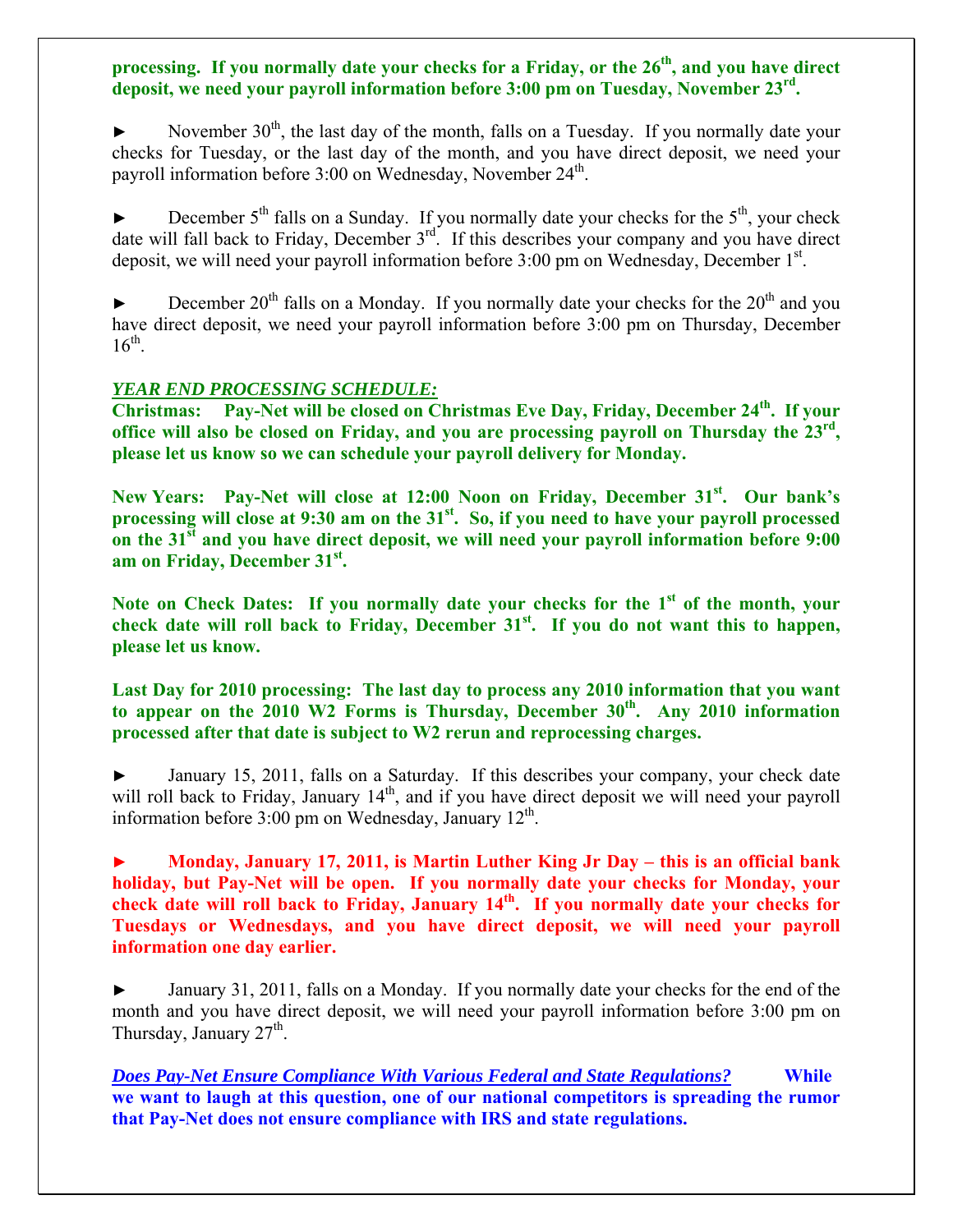## **This is totally false and a baseless statement meant to plant seeds of doubt with our clients.**

**Not only are we constantly checking our software for compliance issues, our programmers react more quickly to changing compliance issues than any of our other competitors. For example, the HIRE Credit and COBRA credits were implemented in our software within hours of being signed into law! One of our national competitors still cannot do the COBRA or HIRE credits in their software, they must do it manually!! Our software is being run by the members of One Point Solutions with offices in seven states and processing over 250,000 checks per month for clients located in 48 states! We have one employee whose only job is to ensure compliance with Federal, State and Local laws. If we had any compliance issues they would have come to light.**

*Year End Is Coming!!:* Yikes, it's hard to believe that year-end is quickly approaching! With the holiday season fast approaching, we will quickly move right through Christmas. Before you know it, it's Year End time!

Before things get too hectic, we suggest that you examine your payroll dates for the rest of the year. Look for conflicts with holidays, remembering that for direct deposit, you need to transmit your payroll information to us three days prior to check date.

Also, there any year-end payroll issues that you can start preparing for. You can start now planning for such things as PUCC's (Personal Use of Company Car), or other fringe-type benefits that need to be reported on the W-2 Form. Other payroll issues that need to be reflected on W2 Forms include Third Party Sick Pay and Allocated Tips. If any of these items affect your company, please let us know.

Also, be alert for the annual **IRS Depository Notices** that are mailed out in November to companies that change depository frequency. The states will start sending out **SUI Rate Change Notices** in November or December. Both of these notices need to be sent or faxed to Pay-Net. **Please note that Pay-Net does not receive a copy of your Depository Change Notice. Therefore, we cannot be held responsible for any IRS or EDD penalties that can result from a change in your depository frequency.**

The cutoff day for entering 2010 payroll adjustments is Thursday, December 30<sup>th</sup>. We will begin processing Year End on December 31, 2010. If you are aware of any issues that may cause a re-processing of year-end, please let us know so we can delay your processing and you may avoid any reprocessing fees.

**Regarding our EVS Service:** Soon, we will be sending out letters to companies that had employee problems with Social Security name checks. Please try to have all changes reported to Pay-Net before December 30<sup>th</sup>. However, if you are a remote entry client, or you are on ePayentry, you need to make these changes in the system before December  $30<sup>th</sup>$ .

**Regarding Employee Copies of W2 Forms:** If there are any "reporting type" problems on the Employee Copy of the W2, such as name misspelling, wrong Social Security Number, etc., please be advised that the IRS will accept "white out" on Employee Copies. This will save you time and money having to have an employee copy rerun. But, any changes must be entered into the system so they will be reflected on the Filing Copies of W2 forms which Pay-Net will file on, or before, February  $15<sup>th</sup>$ . If an employee looses their W2 form, you can simply make a copy from the employer copy and give the employee the copy.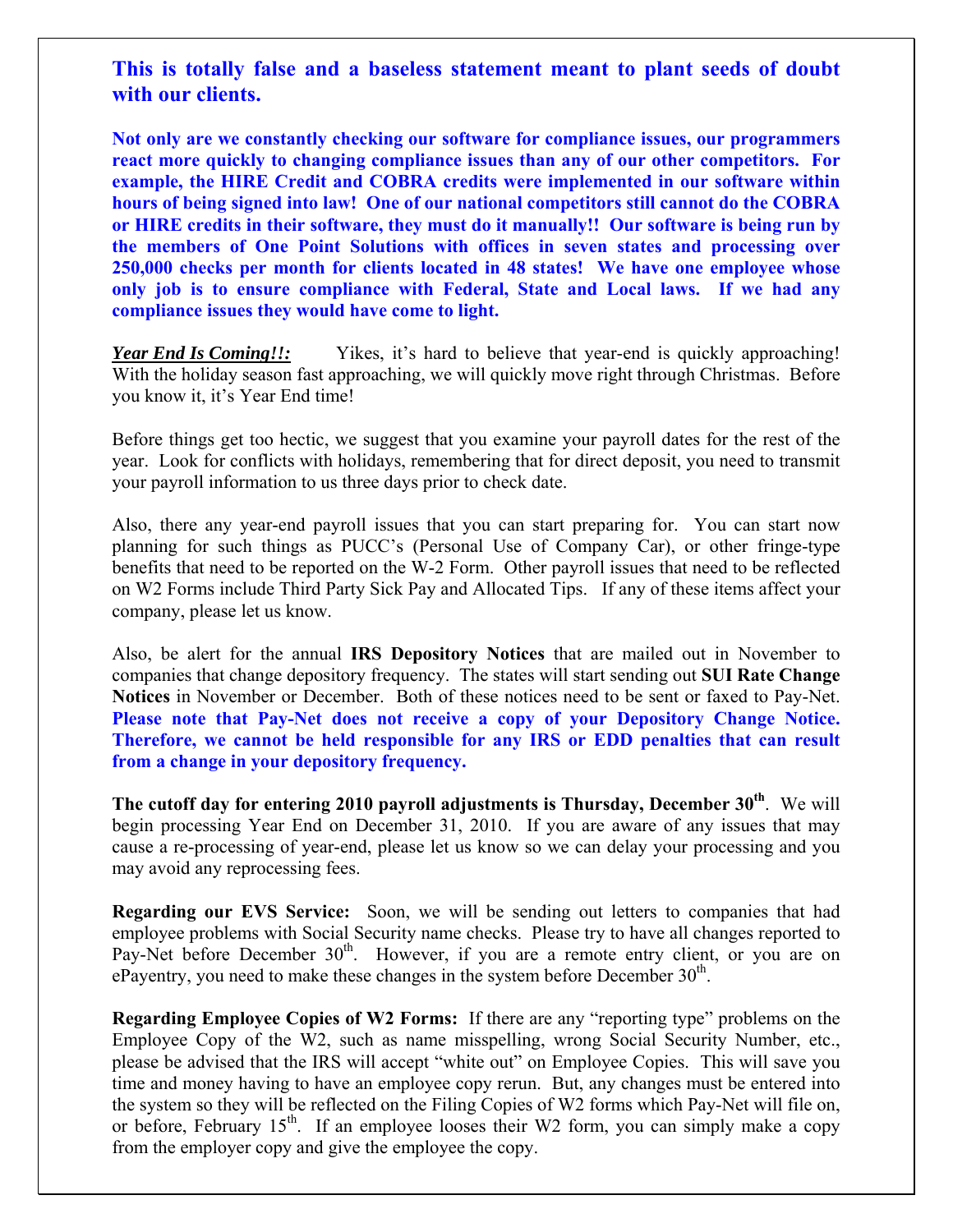We anticipate being through with Year End by January 21, 2011. If you have not received your Year End package by that date, please call us.

*No More EIC for Employees:* The Advanced Earned Income Tax Credit, which has been available to low paid employees for many years, will no longer be in effect starting January 1, 2011. The employees can still claim EIC on their personal income tax returns though.

*Minimum Wage Increases:* The following states have announced minimum wage adjustments starting January 1, 2011. Please remember that Pay-Net will not automatically change any employee rates of pay. You must make the change yourself or request that we do the change.

Washington: The rate increases to \$8.67 an hour, effective Jan. 1, 2011. Employees ages 14 and 15 can be paid 85 percent of the adult minimum wage, or \$7.37 per hour.

Vermont: The rate increases to \$8.15 an hour. The maximum tip credit is \$4.20 an hour; employers must pay tipped employees \$3.95 an hour.

Arizona: The rate increases to \$7.35 an hour, from \$7.25.

Ohio: The rate increases to \$7.40 an hour for nontipped employees and to \$3.70 an hour for tipped employees, plus tips.

Montana: The rate increases to \$7.35 an hour.

Oregon: The rate goes to \$8.50 per hour

Florida and Missouri officials said the minimum wage would remain \$7.25 an hour

*IRS Defers W2 Employer Health Care Reporting Requirement:* A requirement that employers report the cost of health care coverage under an employer-sponsored group plan was deferred for 2011, the Internal Revenue Service said October 12th.

The reporting requirement is now optional for 2011, the IRS said. IRS and the Treasury Department wanted to give employers more time to adjust payroll systems or procedures in preparation for compliance with the new reporting requirement, the agency said. Guidance on the requirement is expected by the end of this year.

A draft of the 2011 Form W-2, Wage and Tax Statement, shows that these amounts will be reported in Box 12 of the form, using Code DD. Box 9, previously used to report Advance Earned Income Credit payments, is grayed out in the draft Form W-2 for 2011 because the credit was repealed.

IRS reiterated that the reported amounts are not taxable. The reporting requirement, included in the Affordable Care Act (Pub. L. No. 111-148) passed by Congress in March, is to give employees more information on health care costs, IRS said

**Even though this issue has been delayed until 2012, there is no better time to start than now. Our payroll system is equipped for, and can easily handle, this reporting requirement. If you would like to get started, just send an email to [operations@pay-net.net](mailto:operations@pay-net.net) and we can provide you with the information you need to get started.**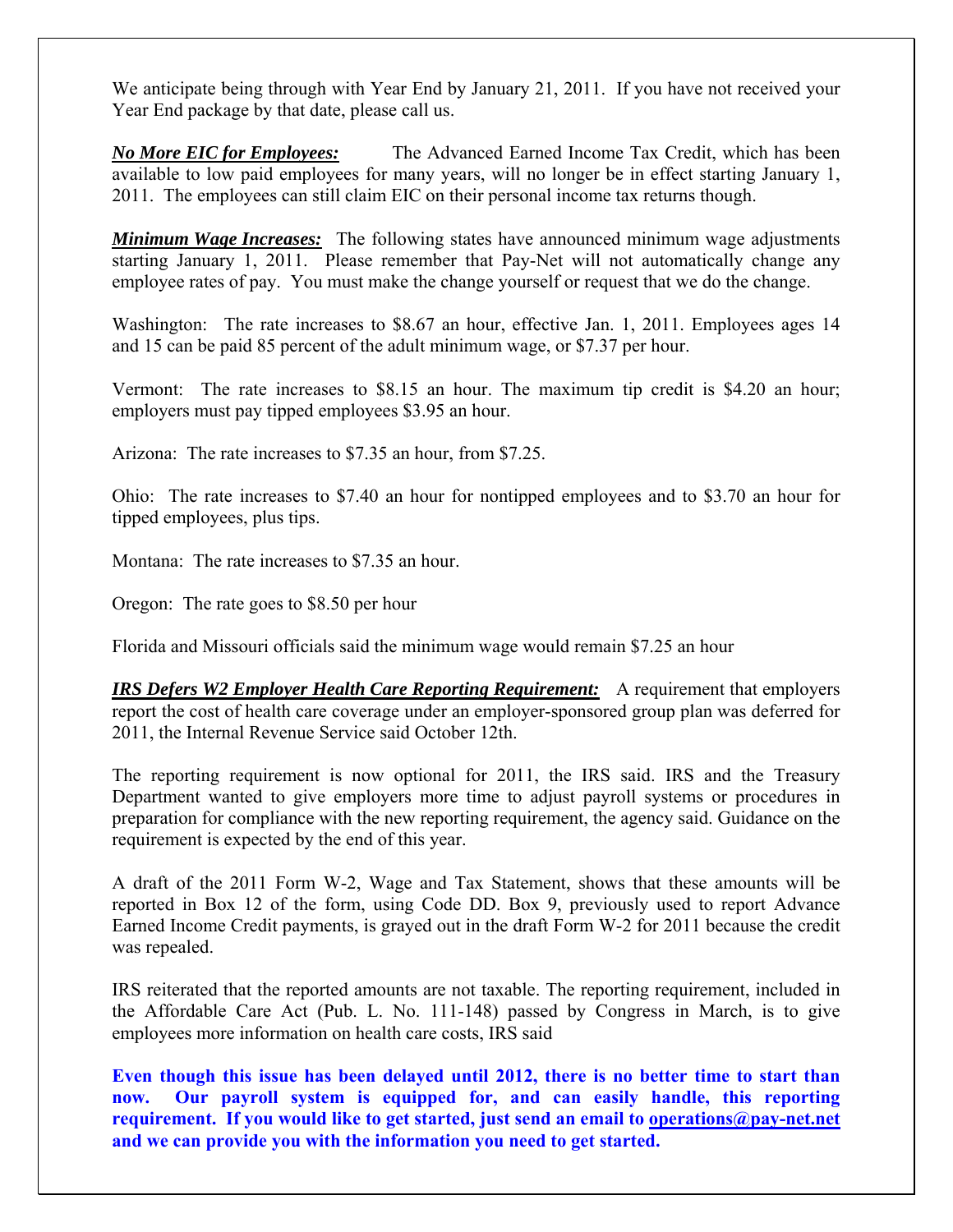*Changes to Health Care Law That Affect Payroll:* Key provisions under amendments to the recently signed health care law, including a new starting date for tax-free contribution limits on FSAs, will affect payroll considerations.

The Health Care and Education Reconciliation Act of 2010 (P.L. 111-152), signed March 30, made several changes to the underlying Patient Protection and Affordable Care Act (P.L. 111- 148), signed March 23.

The \$2,500 limit on tax-free employee contributions to flexible-spending accounts starts in 2013 instead of 2011. New rules that prohibit the use of FSA funds to buy nonprescription drugs still take effect Jan. 1, 2011.

Another amendment added a 3.8 percent Medicare tax on unearned income for employees earning more than \$200,000 a year, which is in addition to the 0.9 percent on the employee's portion of the Medicare (HI) tax when wages are more than \$200,000, effective 2013.

The maximum amount of the income exclusion for employer-provided adoption assistance is \$13,170 for tax years starting in 2010, up from \$12,170. The exemption, which was extended to Dec. 31, 2011, is to be adjusted for inflation annually.

*Payroll Puzzler:* The Question: Jill works for Company X and earns \$10,680 a month. The annual OASDI tax liability on her pay is satisfied with her October paycheck. The employer stops related withholding and also ends the employer portion of OASDI, but still withholds income tax and pays Medicare taxes. In November, she starts work at Company Y. Must her new employer withhold FICA taxes? Find the answer on the last page.

*Current Health Law Changes Going Into Effect:* It is exactly six months since the sweeping health-care overhaul bill known as the Patient Protection and Affordable Care Act was signed into law, and on September 22, 2010 a number of consumer protections provided by the law took effect.

For all plans including individual and group policies as well as employer-sponsored plans insurers will no longer be permitted to:

(1) Deny coverage to children with pre-existing conditions.

This doesn't necessarily prevent insurers from charging higher premiums in such cases. But it does mean they can no longer refuse to sell policies to children who are sick. Nor can they temporarily or permanently exclude coverage of medical bills arising from a child's pre-existing condition. An important caveat: This rule does not apply to plans purchased before the new law's adoption on March 23, 2010. But Americans of all ages will be able to get these protections after 2014.

(2) Put lifetime limits on benefits.

Some more caveats: A plan can still put a lifetime dollar limit on spending for health services that the government does not deem "essential." The new rules may not kick in until you begin a new plan year. For example, if your policy has a calendar plan year, the new rules would apply to your coverage beginning Jan. 1. Depending on your type of plan and when it was issued, the law also restricts how much of a dollar cap your insurer can put on your annual benefits.

(3) Cancel a policy retroactively without proving fraud.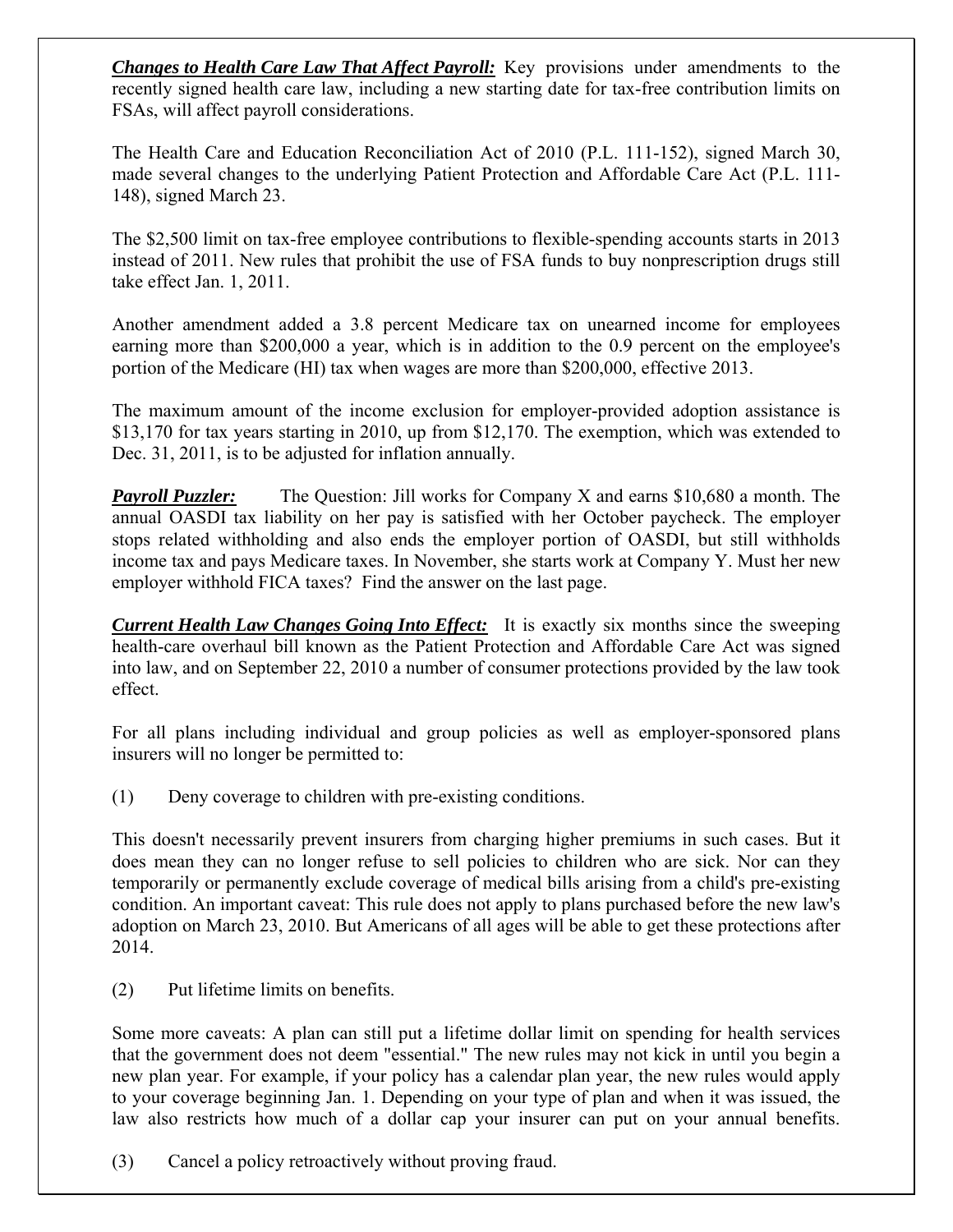This addresses a practice known as "recision," by which insurers could cancel coverage just as a person got sick on the grounds that they or their employer had provided inaccurate information on their original insurance applications.

The inaccuracies could be innocuous, and stories abound of people losing their coverage just when they needed it most because they had slightly misstated their height and weight, or failed to mention a gall stone removal years earlier that had no relation to their current illness. Now insurers will have to prove that the omission was more than just an honest mistake. As with many of the other rules, this one applies to "plan years" or "policy years" that begin on or after Sept. 23, 2010.

People enrolled in job-related health plans or individual health insurance policies created after March 23 will enjoy some additional benefits. However, for policies that have renewable "plan years," the protections only take effect after the renewal date. For example, if you are covered by an employer's plan that renews Jan. 1, these benefits will not kick in until then.

(4) Right to appeal denial of claims.

You now have the right to demand that your health plan reconsider a decision to deny you payment for a test or treatment. This includes the right to appeal to an external, independent reviewer.

(5) Free preventive services.

The plan must give you access to a range of recommended preventive services, such as screenings, vaccinations and counseling without charging you out-of-pocket costs.

(6) Young adults can stay on a parent's plan until age 26.

If your plan covers children, in most cases you will be able to add or keep your children on your policy until they turn 26 unless they can get coverage through a job.

(7) Choice of primary care doctor, obstetrician/gynecologist and pediatrician.

The plan must let you choose the primary care doctor or pediatrician that you want from its provider network, or let you see an OB/GYN, without requiring a referral from another doctor.

(8) The right to use the nearest emergency room without penalty.

Your plan can no longer require you to get prior approval before seeking emergency room services from a provider or hospital outside your plan's network. It also can't charge you higher co-payments or co-insurance for out-of-network emergency room services.

(This information was provided by one of Pay-Net's clients, Ferguson McClure & Associates)

*Health Care Tax Credit for Small Employers:* Included in the Patient Protection and Affordable Care Act approved by Congress in March and signed into law by President Obama, the credit is one of the first health care reform provisions to go into effect. The credit, which takes effect this year, is designed to encourage small employers to offer health insurance coverage for the first time or maintain coverage they already have.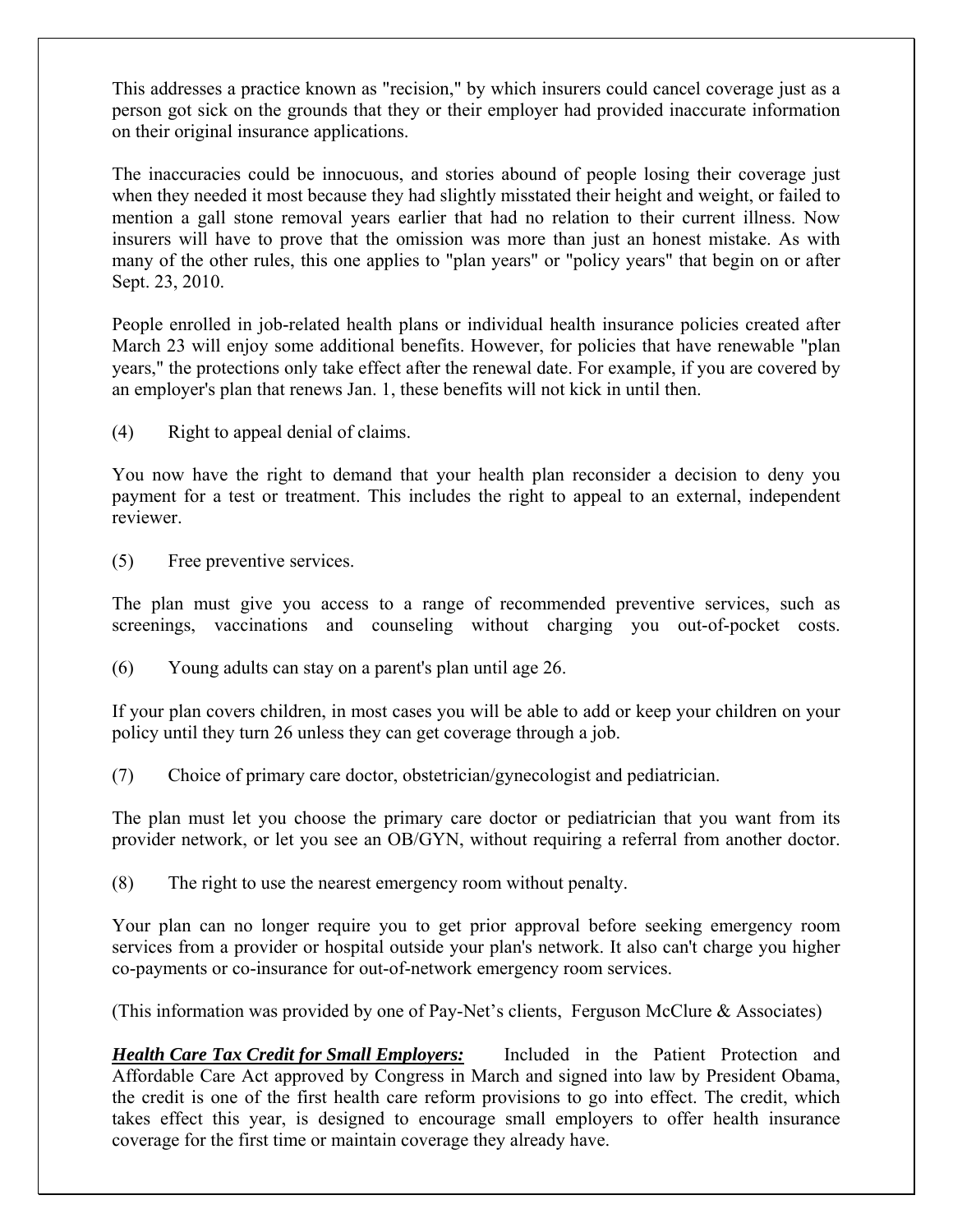"We want to make sure small employers across the nation realize that — effective this tax year — they may be eligible for a valuable new tax credit. Our postcard mailing — which is targeted at small employers — is intended to get the attention of small employers and encourage them to find out more," IRS Commissioner Doug Shulman said. "We urge every small employer to take advantage of this credit if they qualify."

In general, the credit is available to small employers that pay at least half the cost of single coverage for their employees in 2010. The credit is specifically targeted to help small businesses and tax-exempt organizations that primarily employ low- and moderate-income workers.

For tax years 2010 to 2013, the maximum credit is 35 percent of premiums paid by eligible small business employers and 25 percent of premiums paid by eligible employers that are tax-exempt organizations. The maximum credit goes to smaller employers — those with 10 or fewer fulltime equivalent (FTE) employees — paying annual average wages of \$25,000 or less. Because the eligibility rules are based in part on the number of FTEs, not the number of employees, businesses that use part-time help may qualify even if they employ more than 25 individuals. The credit is completely phased out for employers that have 25 FTEs or more or that pay average wages of \$50,000 per year or more.

Eligible small businesses can claim the credit as part of the general business credit starting with the 2010 income tax return they file in 2011. For tax-exempt organizations, the IRS will provide further information on how to claim the credit.

*2010 Remaining Holiday Schedule and 2011 Holiday Schedule:* The following remaining holidays are scheduled for 2010 plus the 2011 holidays. The official "bank holidays" are marked with an "\*"

- ► \* Thursday, November 25, 2010 Thanksgiving Day Pay-Net will be closed
- ► Friday, November 26, 2010 Day After Thanksgiving Pay-Net will be closed
- ► Friday, December 24, 2010 Christmas Eve Pay-Net will be closed
- ► \* Saturday, December 25, 2010 Christmas Pay-Net will be closed
- ► Friday, December 31, 2010 New Years Eve Day Pay-Net will close at noon
- ► \* Saturday, January 1, 2011 New Years Day Pay-Net will be closed
- ► \* Monday, January 17, 2011 Martin Luther King Jr Day Pay-Net will be open
- ► \* Monday, February 21, 2011 President's Day Pay-Net will be open
- ► \* Monday, May 30, 2011 Memorial Day Pay-Net will be closed
- ► \* Monday, July 4, 2011 Independence Day Pay-Net will be closed
- ► \* Monday, September 5, 2011 Labor Day Pay-Net will be closed
- ► \* Monday, October 10, 2011 Columbus Day Pay-Net will be open
- ► \* Friday, November 11, 2011 Veteran's Day Pay-Net will be open
- ► \* Thursday, November 24, 2011 Thanksgiving Day Pay-Net will be closed
- ► Friday, November 25, 2011 Pay-Net will be closed
- ► \* Monday, December 26, 2011 Christmas Day observed Pay-Net will be closed
- ► \* Monday, January 2, 2012 New Years Day observed Pay-Net will be closed

*Taxability of the Health Care Reform's Addition of Adult Children:* Thanks to one of our clients for pointing out the potential tax liability incurred by employees adding their adult children to their health care plan.

According to the language of the federal law, the value of an eligible adult child's medical coverage is **NOT** taxable under Federal Laws.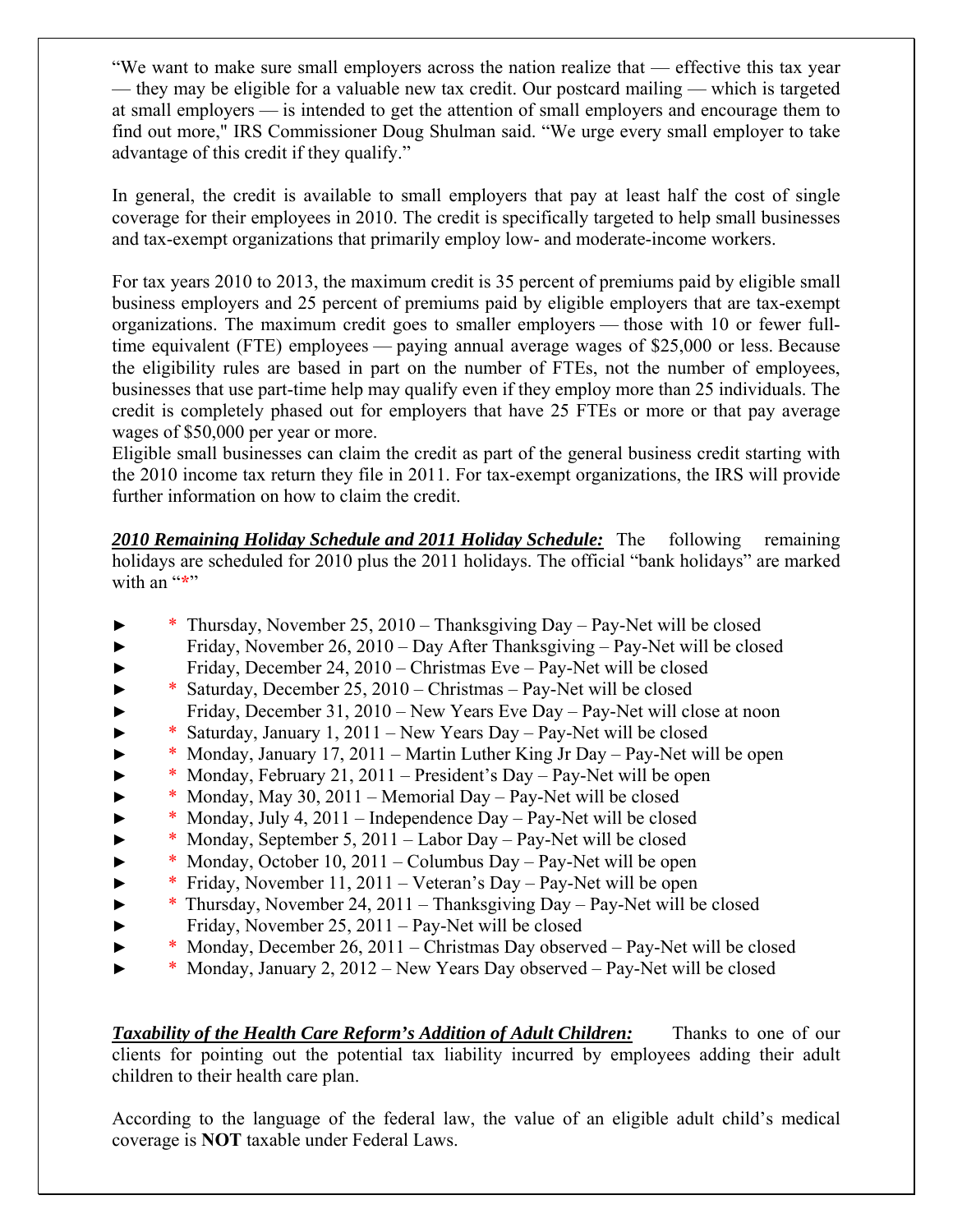However, the State of California, while following the Federal law regarding coverage, did not endorse, nor follow, the federal taxability issue. Instead, the value of an eligible adult child's medical coverage *MAY BE* taxable for California reporting.

If you have enrolled, or are adding a child who is not qualified for tax-free medical coverage, you may need to complete and return an annual Tax Declaration of Adult Child form, available from your insurance carrier. At least once a year, you must review the status of each of your covered children. These rules are in effect retroactively back to June 1, 2010.

Our suggestion is that you consult with your insurance broker, to determine which, if any, eligible adult child's heath care will be taxable to the employee. Please let Pay-Net know so we can setup the correct earnings type. The employee would be liable for the California taxes on the adult child's portion of the premium. If you have any questions, please contact our office.

*Income Tax Withholdings Increase in 2011:* **As two key credits expire for employees, employees can expect to see an increase in the amount of taxes withheld from paychecks beginning next year as the Making Work Pay Credit and the Advance Earned Income Credit expire.** 

**Income tax withholding will increase even if Congress votes to extend the recent Bush tax cuts in time for the release of the 2011 income tax withholding tables by the Internal Revenue Service, an American Payroll Association official said.** 

**When the Making Work Pay Credit expires at the end of this year, employees will no longer receive credits that were automatically calculated into paychecks, so the withholding amount will rise, the APA said in a recent news release. The credit, part of the American Recovery and Reinvestment Act of 2009, came with a maximum of \$800 for a married couple filing jointly and \$400 for other taxpayers.** 

**Repeal of the Advance Earned Income Credit will result in a decrease of up to \$152 in take-home pay for eligible workers, the APA said. The AEIC required special withholding for eligible lowincome taxpayers to receive a partial Earned Income Credit on federal taxes in their paychecks rather than waiting to claim a refund the next year on their tax return. Employees qualifying for the credit will need to wait until 2012, when they file a 2011 tax return, to receive a tax credit.** 

**At some point, if Congress does not vote to extend the tax cuts, IRS will have to issue 2011 income tax withholding tables operating under the assumption that the tax cuts will expire, Scott Mezistrano the APA said Sept. 21.** 

**If Congress votes to extend the tax cuts after IRS releases the 2011 percentage-method withholding tables, the amount withheld from employees' paychecks at the start of 2011 also may be affected, said Scott Mezistrano, senior manager of government relations at the APA.** 

**If tax cuts are extended after the 2011 percentage-method withholding tables are issued in mid-November, Mezistrano said, there will be some issues when it comes to calculating withholding on paychecks. If tax cuts are extended, IRS will have to issue new income tax withholding tables that reintegrate the tax cuts, which might take some time to show up in employees' paychecks, he said.** 

**Additionally, some companies run the first payroll of 2011 in late 2010. If withholding tables are reissued, some employees are going to end up being overwithheld, Mezistrano said.** 

*IRS to Move Employers to Electronic Tax Payments:* Beginning in 2011, all businesses will **be required** to make the deposits electronically, the Treasury Department proposed recently. The requirement is part of an initiative to move all taxpayers to electronic transactions. About 98 percent of all business tax dollars are paid electronically through the department's Electronic Federal Tax Payment System.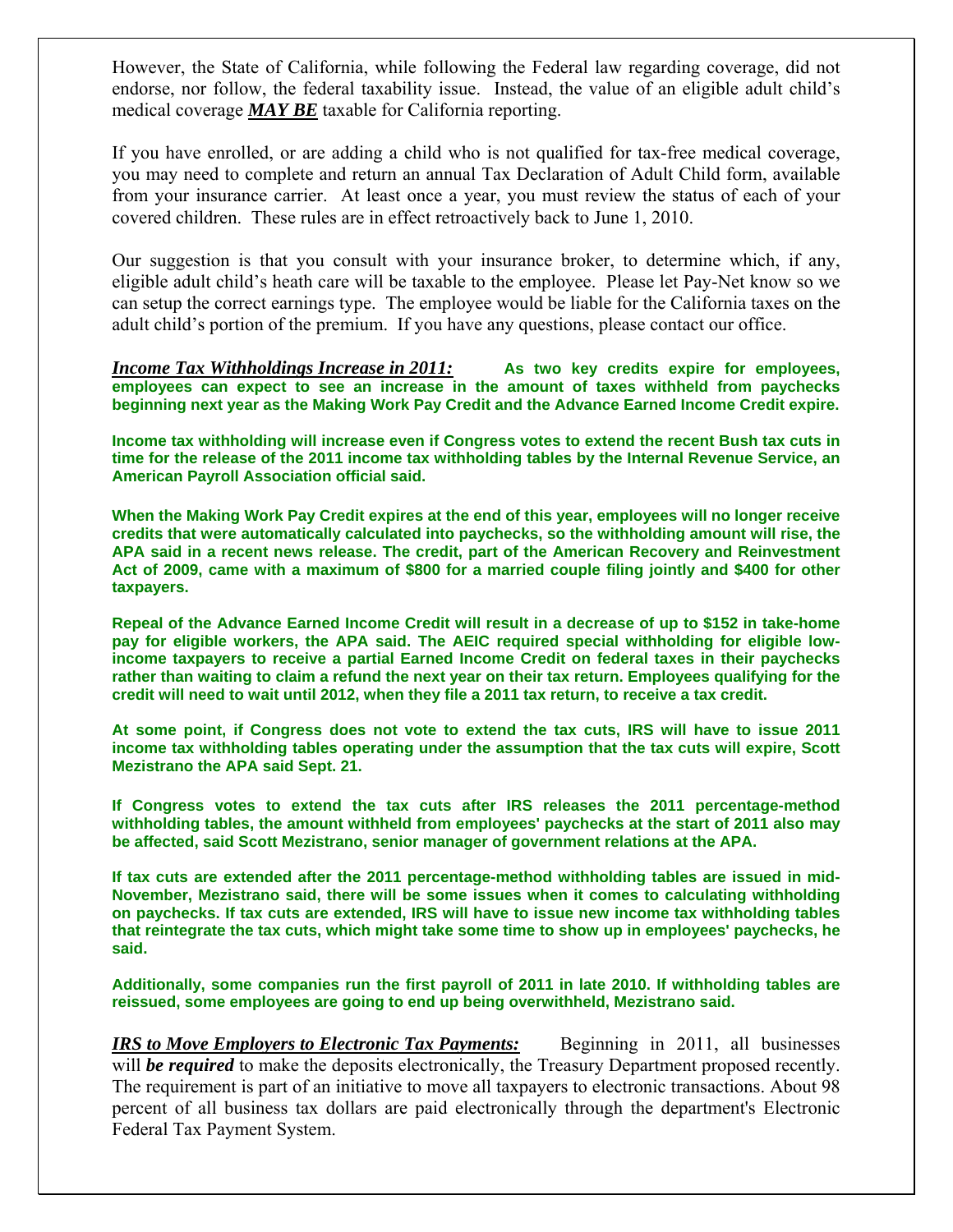If you already use Pay-Net's Electronic Tax Filing Service, your deposits are already being made electronically, so there is no need for concern.

If you do not subscribe to our Tax Filing Service and you make your deposits by coupon, you will be required to make your deposits electronically. There are a couple of alternatives available to you. You can directly subscribe to the EFTPS payment system (see <https://www.eftps.com/eftps/>) and make payments online, or you can contact your bank to see if they offer electronic services to do this.

*Do You Hire H-1B Employees?:* The Labor Department unveiled an online tool to help employers understand how to comply with H-1B visa program requirements. The tool outlines notification requirements, monetary issues, worksite issues, record keeping, worker protections, and enforcement issues. H-1B visas are granted to highly skilled, college-educated, temporary foreign workers for a maximum of six years. The H-1B compliance tool is available at the following link: <http://www.dol.gov/elaws/h1b.htm>

*2011 Changes to California Reporting:* The E.D.D. has just announced new payroll reporting forms will be implemented starting January 1, 2011.

The Quarterly DE-6 Form and the annual DE-7 Form will be replaced by a quarterly DE-9 Form, Quarterly Contribution Return and Report of Wages, and a DE-9c, the Quarterly Contribution Return and Report of Wages Continuation.

These new forms will mean that the state will be able to reconcile employer's accounts on a quarterly basis instead of the current annual basis.

Please note that you will not see these form until the First Quarter of 2011. We will still be completing and filing the DE-6 and DE-7 Forms for the Fourth Quarter of 2010. You will be receiving these DE-6 and DE-7 Forms in your Year End package around the middle of January, 2011.

*Changes in 1099's for 2012:* One of the little noticed parts of the health care plan adopted this year calls for changes in the use and reporting of 1099's starting January 1, 2012.

Basically, every company must have all their vendors (anyone you pay money to) complete a Form W9. In other words, you must have a W9 on file for every vendor, INCLUDING corporations. In the past, corporations were exempt from the 1099 filings. In fact, the new rules state that you cannot make any payments to a vendor until you have a W9 on file for them!

In turn, you must file a 1099 for every vendor that receives more than \$600 from your company. This new requirement has caused a lot of concern among businesses according to the national Chamber of Commerce because of the increase in workload being passed down to companies. We hope that Congress will quickly change this provision. Can you imagine all the 1099's that will be filed on Staples alone!

In any case, Pay-Net can track these payments, prepare and file your 1099's. However, if you try to wait until the 2012 Year End time, we will not have the time to enter and process all this information. You must report your 1099 payments to Pay-Net during the course of the year, and you can do this monthly or even quarterly. By following these procedures, you will receive your 1099's timely and can mail them to your vendors in accordance with the IRS rules and regulations.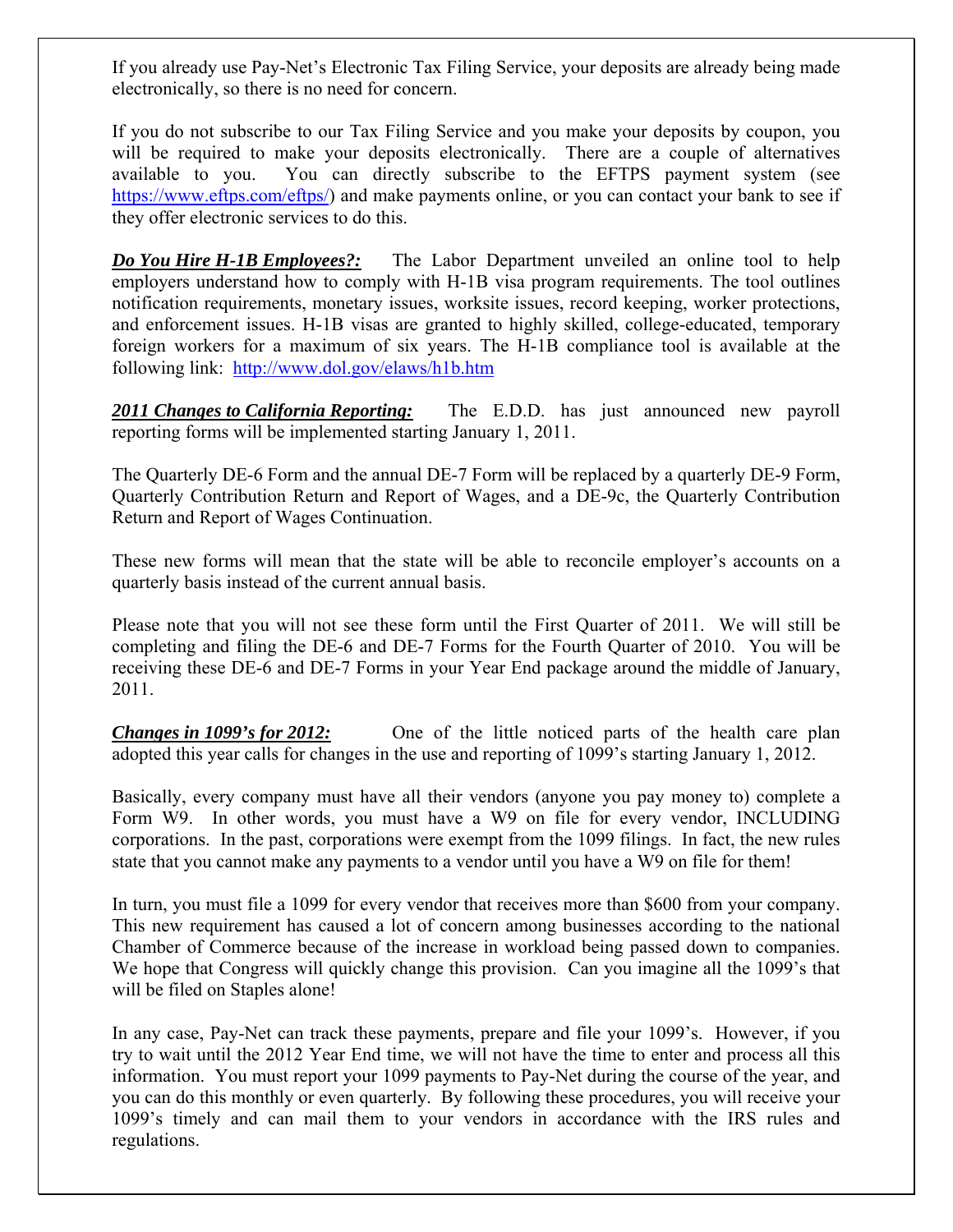You can download a W9 Form from Pay-Net's web site under Employer Resources > Employer Forms. Or, you can download the W9 from the IRS web site, [www.irs.gov](http://www.irs.gov/) .

*Possible FUTA Tax Credits:* According to an announcement by the US Labor Department, it looks like there could be several states that will be saddled with additional FUTA taxes due to their state UI department(s) not paying off their federal UI loans. The final announcement of which states will be affected will come out in December.

Bottom line – if you have employees in one of these states, look for an increase in your FUTA tax for 4<sup>th</sup> Quarter. If you subscribe to our tax filing service, Pay-Net will notify you of the amount of additional tax due, and we will draft your account and make the deposit.

Now, maybe some of you are wondering why a "tax credit" means "increased tax payments". The reason is as follows: The *real* FUTA tax is 6.2%, but an employer can received a "tax credit" for making timely and proper UI deposits to their state, up to a 5.4% tax credit. The net result, 0.8% (6.2% minus 5.4%), is what most payroll people take for the "FUTA tax rate", which it is not. A reduction in a state's tax credit means that the 5.4% figure is reduced depending on the state's shortfall with the feds. So, if the IRS announces that Michigan has a tax credit of 4.0%, that means that Michigan employers will pay 2.2% FUTA tax instead of the 0.8% (6.2% minus 2.2%) – or a resulting increase FUTA cost of \$154 per employee for the year!

*Pay-Net's ConfirmFTD Service:* We want to remind our clients of our ConfirmFTD service, which allows our Electronic Tax Filing clients to check their Federal tax deposits on the EFTPS Department's web site (a division of the IRS).

To describe the service in a nutshell: For a very minimal one-time fee, Pay-Net will enroll you with the EFTPS unit of the IRS. You will receive a PIN directly from the EFTPS, which will allow you to register and login directly to the EFTPS web site. There, on their web site, you can confirm the date and amount of all Federal 941 and 940 deposits made on your behalf by Pay-Net for the last 16 months.

*Additional Services Offered by Pay-Net:* Sometimes clients can forget the vast range of services that Pay-Net can offer your company. For example, did you know that we offer four different types of tax services? Or, did you know you could import your payroll information from an Excel® spreadsheet? Since businesses are constantly changing, your payroll and human resource requirements can also change. We encourage you to examine the vast number of services that we offer, from Human Resource tracking to Employee Self Service. To find out about our expanse of services visit our web site, [www.pay-net.net,](http://www.pay-net.net/) and click on "Pay-Net Solutions".

*Payroll Puzzler Answer:* Company Y must withhold FICA taxes, including OASDI, from Jill's salary and pay its portion of the tax for the rest of the year. She is eligible for a refund of OASDI taxes withheld by Company Y through her personal 1040 Income Tax filing.